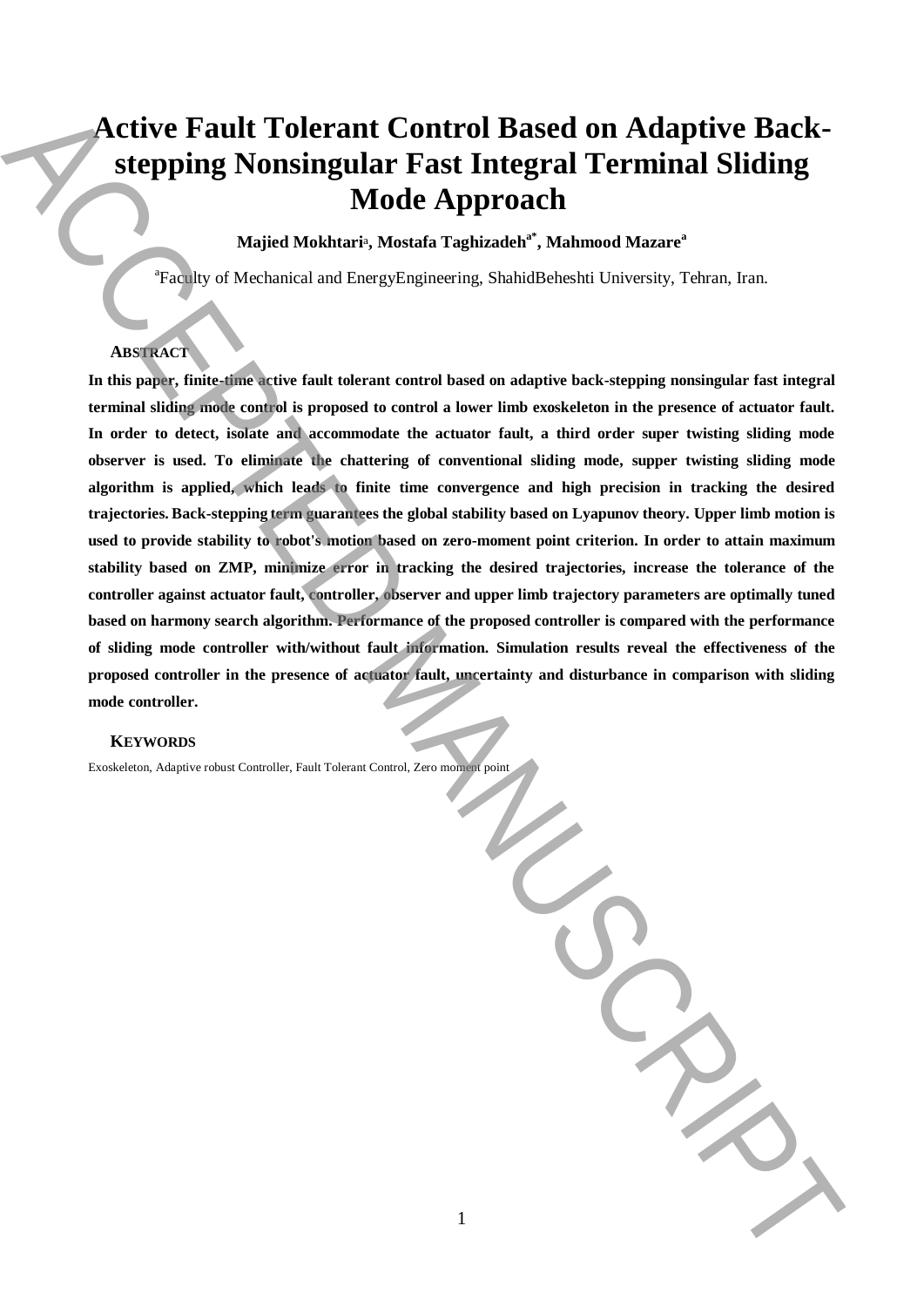# **1. Introduction**

Exoskeletons have been essentially employed to increase human physical performance in military purposes, rehabilitation and medical applications. Conformity with the human body and also control strategies applied to exoskeletons have immense impacts on the performance of these means [1].To counteract the faults of the system, compensate the effect of un-modeled dynamics, uncertainties and disturbances from the user and the environment, and to reduce the metabolic cost imposed to the user, choosing an appropriate control strategy for exoskeletons is of high importance. Sliding Mode Controller (SMC) is a robust approach which is developed during the recent years [2]. Despite its robustness against uncertainties and disturbances, it suffers from low convergence rate, low performance against high rate disturbances, relying on the bounds of uncertainties and disturbances, and chattering phenomenon [3]. **1.** Laterality the same of  $\alpha$  is  $\alpha$  is  $\alpha$  is  $\alpha$  is  $\alpha$  is  $\alpha$  is  $\alpha$  is  $\alpha$  is  $\alpha$  is  $\alpha$  is  $\alpha$  is  $\alpha$  is  $\alpha$  is  $\alpha$  is  $\alpha$  is  $\alpha$  is  $\alpha$  is  $\alpha$  is  $\alpha$  is  $\alpha$  is  $\alpha$  is  $\alpha$  is  $\alpha$  is  $\alpha$  is

Fault-Tolerant Control (FTC) is developed to maintain system safety and an acceptable level of performance in the presence faults [4]. Generally, FTC is categorized as Passive FTC (PFTC) and Active FTC (AFTC).

Different approaches have been employed for fault detection and estimation in the context of nonlinear systems and robotics. The high order super-twisting observer used for fault detection and isolation offers two main advantages. I) Speed estimation without using filters, II) using the capabilities of high order SMC in identifying unknown inputs [5].

The main contribution of this paper is Designing an adaptive FTC by combining adaptive back-stepping nonsingular fast terminal integral type sliding mode controller and super twisting third order observer for a 7-dof lower limb exoskeleton. This controller offers high convergence, fast transient response, stability based on Lyapunov theory and eliminated chattering. To compensate the effect of disturbances and uncertainties with unknown bounds an adaptive law is used.

#### **2. Problem Statement**

In this paperan adaptiveFTC based on back-stepping nonsingular fast terminal integral type SMC is designed to counteract the faults of the system, compensate the effect of un-modeled dynamics, uncertainties and disturbances from the user and the environment.For adaptiveFTC, super-twisting third order observer is employed. Walking stability of the robot at each moment is studied utilizing Zero Moment Point (ZMP) criterion and to achieve maximum stability margin, the motion of the upper limb joint is used.

## **2.1 Problem Formulation**

To reach a harmonious motion between the robot and the user, in this paper a 7-dof mechanism is chosen whose joints are placed on user's hip, knee and ankle joints. the dynamic equation of the robotic expressed as eq. (1) [2].

$$
\tau = M(\theta)\theta'' + C(\theta, \theta') + G(\theta) + F(\theta') + \tau_d
$$
  
+  $\beta(t - T_f)\varphi(\theta, \theta', \tau) + \Delta(\theta, \theta', t)$  (1)

where  $\tau$  is the actuators torque,  $M(\theta)$ ,  $C(\theta, \theta')$  are the matrices of inertia moment, and centrifugal and gyroscopic effects,  $G(\theta)$  and  $F(\theta')$  represent gravitational and friction force vectors, respectively. Additionally,  $_{\tau_d}$  and  $_{\Delta(\theta, \theta', t)}$  denote disturbancetor que and uncertainty vectors, and  $\beta(t - T_f) \varphi(\theta, \theta', \tau)$  define actuator fault vector.

#### **2.2 Adaptive Back-stepping Nonsingular Fast Integral Type Terminal Sliding Mode Controller**

For high convergence rate and fast transient response, a nonsingular fast terminal integral type sliding surface is chosen as [3]:

$$
S_1 = \int (e + k_1 e^{\lambda} + k_2 e^{\lambda q}) dt
$$
 (2)

where  $k_1$ ,  $k_2$ , and  $\lambda$  are positive constants. The third order state space equations are written as:

$$
S_1 = S_2
$$
  
\n
$$
S_2 = S_3
$$
  
\n
$$
S_3 = \frac{d}{dt} (e^t + k_1 \lambda |e|^{ \lambda - 1} e^t + k_2 \frac{p}{q} |e|^{\frac{p}{q} - 1} (\theta'' - \ddot{q}_d))
$$
\n(3)

Here,  $\ddot{q}_d$  denotes desired acceleration of robot joints. To design the controller based on backstepping method, new state variables are defined as [2]:

$$
v_1 = S_1
$$
  
\n
$$
v_2 = S_2 - \alpha_1
$$
  
\n
$$
v_3 = S_3 - \alpha_2
$$
  
\n(4)

The back-stepping non-singular fast terminal integral type sliding mode control law is proposed as follows:

$$
U = \frac{M(\theta)}{\Xi} (U_{n} - U_{s})
$$
  
\n
$$
U_{n} = \Xi \ddot{q}_{3} + \Xi M^{-1}(\theta)[C(\theta, \theta')\theta' + G(\theta)] + \alpha_{2}
$$
  
\n
$$
- \psi \left\{ (\xi_{3}v_{3} - v_{2})dt \right\}
$$
  
\n
$$
\dot{U}_{s} = (A + \xi)\text{sign}(v_{3})
$$
  
\n
$$
\psi = \dot{e} + k_{1}\lambda |\rho|^{2-1} \dot{e}
$$
  
\n
$$
\Xi = k_{2} \frac{P}{q} |\dot{q}|^{2-1}
$$
  
\n
$$
\alpha_{1} = -\xi_{1}v_{1}
$$
  
\n
$$
\alpha_{2} = -\xi_{2}v_{2} - v_{1} - \xi_{1}S_{s}
$$
\n(4)

Anadaptive back-steppingnonsingularfast integral type terminal sliding mode control law is proposed as:

$$
U = \frac{M(\theta)}{\Xi} (U_n - U_\infty)
$$
  
\n
$$
U_\infty = (\hat{A} + \xi) sign(\upsilon_3)
$$
  
\n
$$
\hat{A} = \frac{1}{\delta} |\upsilon_3|
$$
\n(5)

To prove the stability of the proposed control law, Lyapunov function is considered as eq. (6).

$$
V_4 = V_3 + \frac{1}{2}\delta(A - \hat{A})^2
$$
 (6)